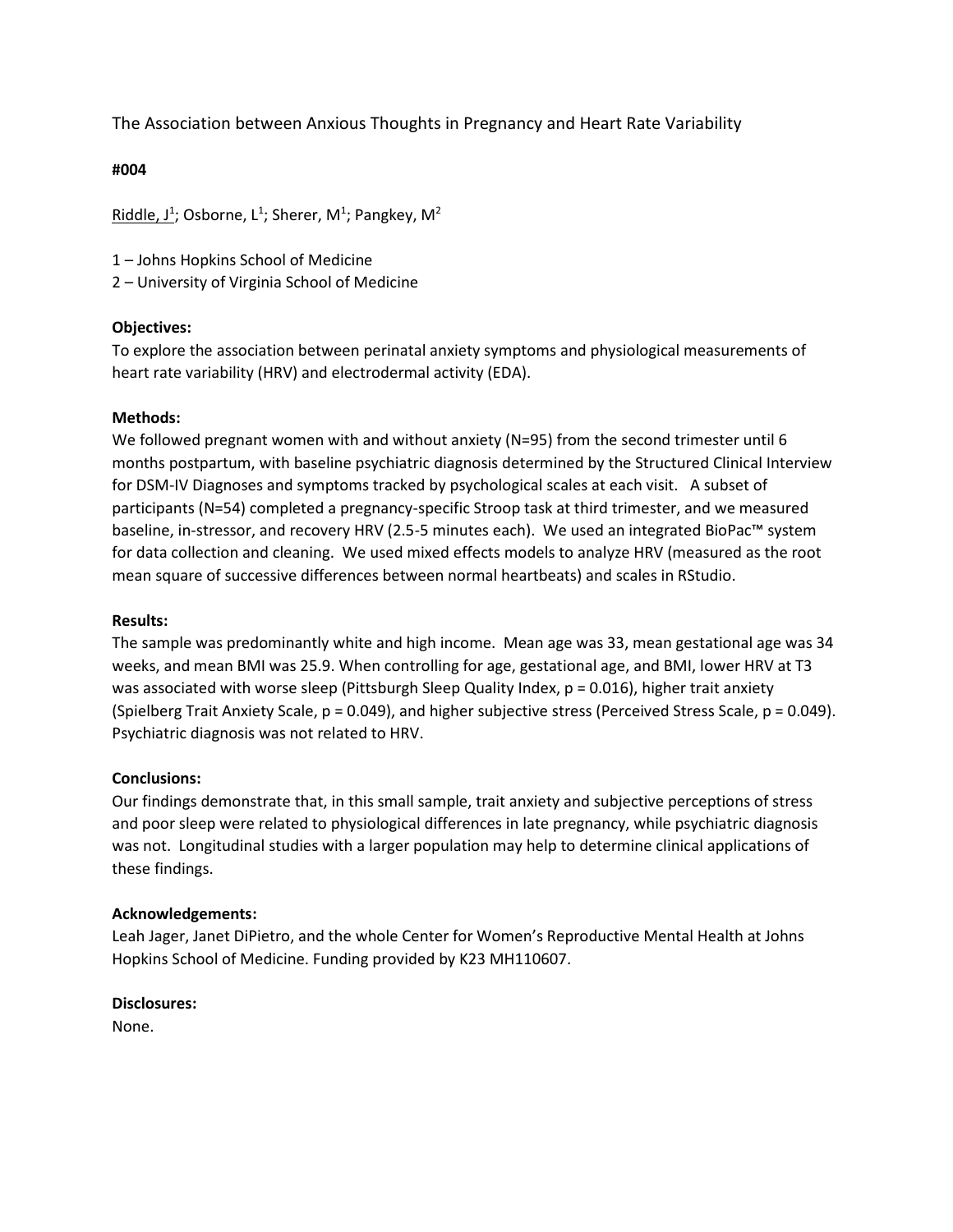

Predicted RMSSD vs. STAI Trait Score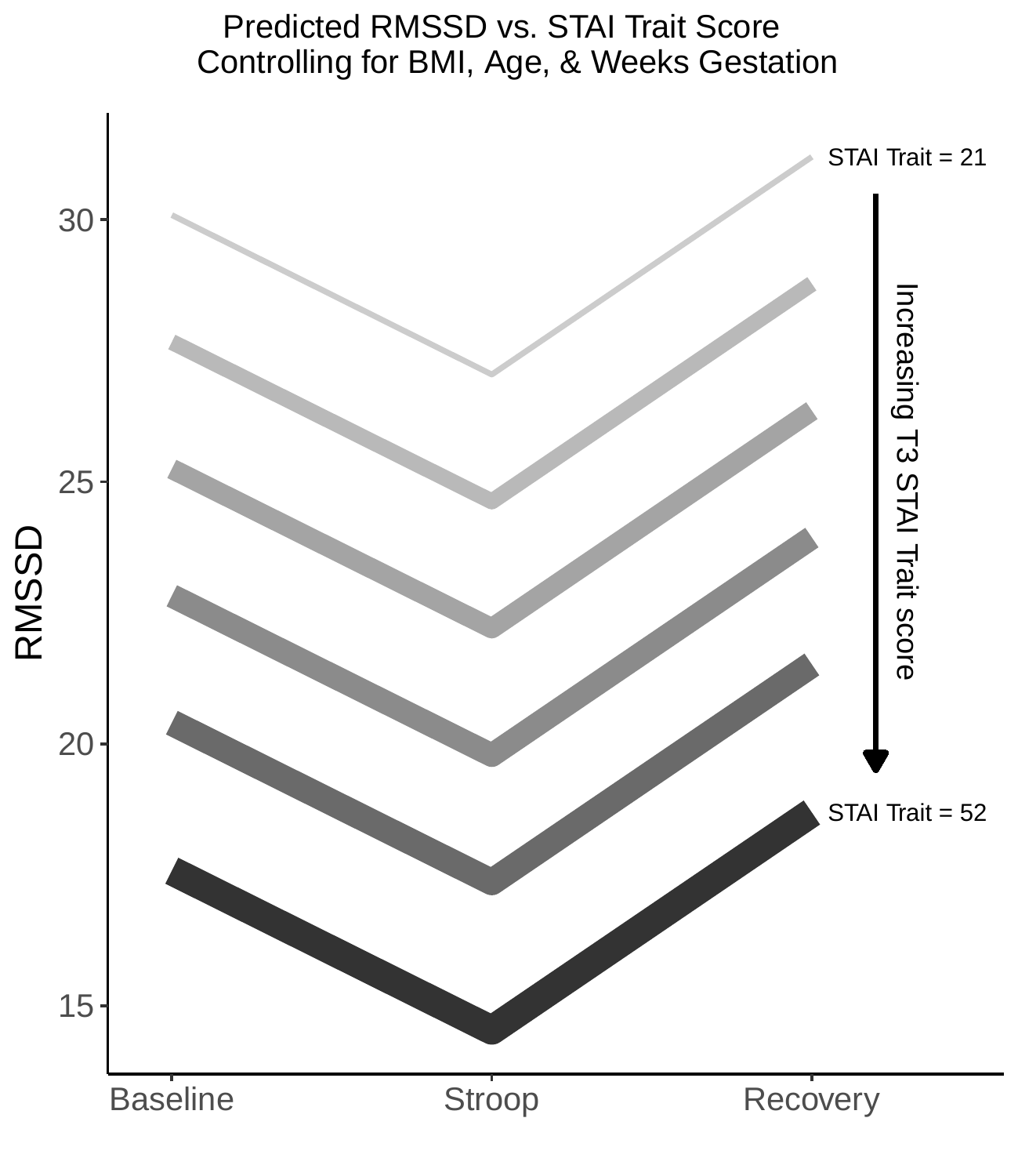